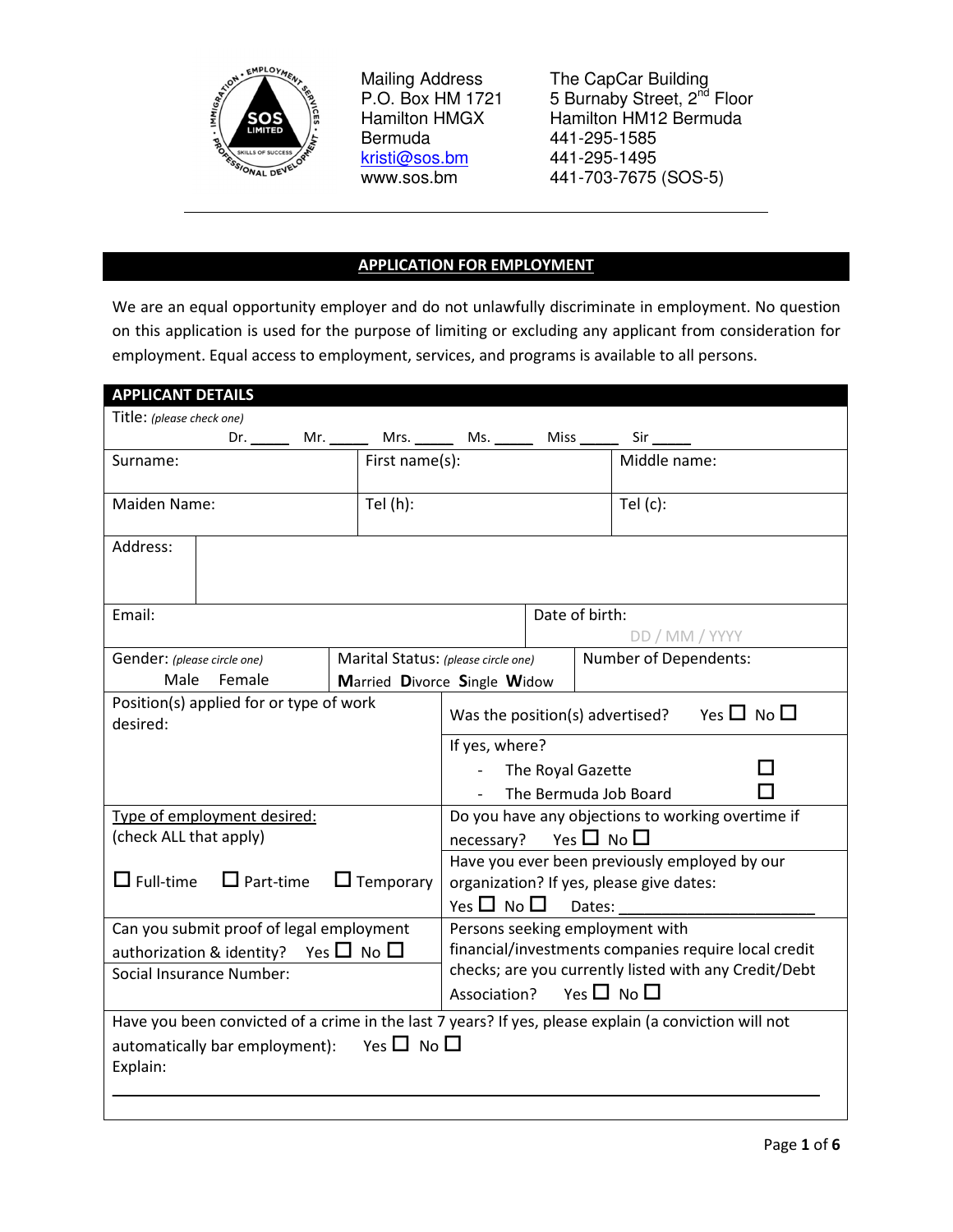| <b>IMMIGRATION STATUS</b>                          |                                                                                                |
|----------------------------------------------------|------------------------------------------------------------------------------------------------|
| Citizenship:                                       | Do you currently hold a valid work permit?<br>(if Non-Bermudian)<br>Yes $\Box$<br>$N_O$ $\Box$ |
| PRC Holder $\Box$<br>Spouse of Bermudian $\square$ | If no, do you have permission to seek<br>employment?                                           |
| *** Please provide copy of documentation***        | $N_O \Box$<br>Yes L                                                                            |

| <b>EMERGENCY CONTACTS</b> |                      |
|---------------------------|----------------------|
| Name:                     | <b>Phone Number:</b> |
|                           |                      |
| Name:                     | <b>Phone Number:</b> |
|                           |                      |

| <b>EMPLOYMENT DETAILS</b>                                                                             |                       |                               |                    |            |  |  |
|-------------------------------------------------------------------------------------------------------|-----------------------|-------------------------------|--------------------|------------|--|--|
| Current Employer: (if applicable)                                                                     |                       |                               | Current Salary: \$ |            |  |  |
| Notice period:                                                                                        |                       | Date available to start work: |                    |            |  |  |
| <b>EMPLOYMENT HISTORY:</b> Please provide all employment information for your past four employers     |                       |                               |                    |            |  |  |
| starting with the most recent. (This section must be completed, even if a resume has been submitted). |                       |                               |                    |            |  |  |
| Employer:                                                                                             | <b>Position Held:</b> |                               |                    | Salary: \$ |  |  |
| Dates employed:                                                                                       |                       | Reason for leaving:           |                    |            |  |  |
| Employer:                                                                                             | Position Held:        |                               |                    | Salary: \$ |  |  |
| Dates employed:                                                                                       |                       | Reason for leaving:           |                    |            |  |  |
| Employer:                                                                                             | <b>Position Held:</b> | Salary: \$                    |                    |            |  |  |
| Dates employed:                                                                                       |                       | Reason for leaving:           |                    |            |  |  |
| Employer:                                                                                             | <b>Position Held:</b> |                               |                    | Salary: \$ |  |  |
| Dates employed:                                                                                       |                       | Reason for leaving:           |                    |            |  |  |

# **SKILLS AND QUALIFICATIONS**

Summarize any job-related training, skills, licenses, certificates and/or other qualifications. **Please include computer knowledge:**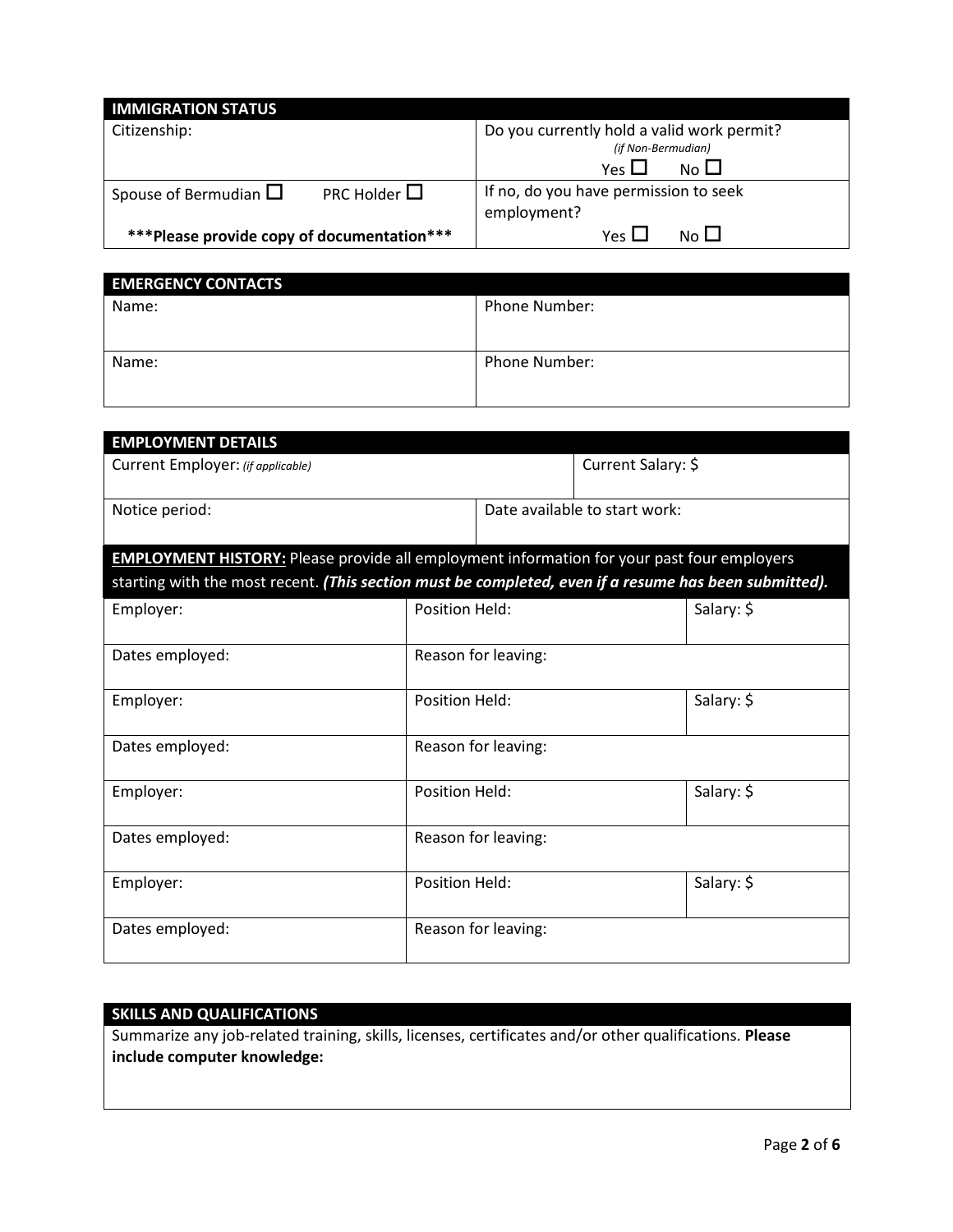| <b>Please check ALL that apply</b>                                  |                                                              |             |                          |                         |                                               |                             |                  |                                                    |                            |                                                                            |  |      |           |
|---------------------------------------------------------------------|--------------------------------------------------------------|-------------|--------------------------|-------------------------|-----------------------------------------------|-----------------------------|------------------|----------------------------------------------------|----------------------------|----------------------------------------------------------------------------|--|------|-----------|
| If applying for <b>GENERAL</b> positions                            |                                                              |             |                          |                         |                                               |                             |                  |                                                    |                            |                                                                            |  |      |           |
| Transcription                                                       |                                                              |             | <b>Customs Clearance</b> |                         |                                               |                             |                  | <b>Word Processing</b>                             |                            |                                                                            |  |      |           |
| <b>Clerk</b>                                                        |                                                              |             |                          | <b>Customer Service</b> |                                               |                             |                  | Data Input                                         |                            |                                                                            |  |      |           |
| Messenger                                                           |                                                              |             |                          |                         | Switchboard                                   |                             |                  |                                                    |                            | <b>Computer Programming</b>                                                |  |      |           |
| Medisoft                                                            |                                                              |             |                          |                         | ICD (Coding System)                           |                             |                  |                                                    |                            | <b>Minutes of Meetings</b>                                                 |  |      |           |
| Cashiering                                                          |                                                              |             |                          |                         | <b>BDA Immigration Process</b>                |                             |                  |                                                    |                            | <b>Human Resources</b>                                                     |  |      |           |
| Other: (Explain)                                                    |                                                              |             |                          |                         |                                               |                             |                  |                                                    |                            |                                                                            |  |      |           |
|                                                                     |                                                              |             |                          |                         |                                               |                             |                  |                                                    |                            |                                                                            |  |      |           |
|                                                                     | <b>SKILLS</b>                                                |             |                          |                         |                                               |                             |                  |                                                    |                            |                                                                            |  |      |           |
| Dictaphone                                                          |                                                              |             |                          |                         |                                               |                             |                  |                                                    |                            | Microsoft Office: Outlook ___ Word ___ PowerPoint ___ Excel ___ Access ___ |  |      |           |
| <b>Typing</b>                                                       |                                                              | wpm         |                          |                         |                                               |                             |                  |                                                    |                            | Shorthand     wpm     Speedwriting                                         |  | wpm_ |           |
|                                                                     |                                                              |             |                          |                         |                                               |                             |                  | If applying for <b>ACCOUNTING</b> positions        |                            |                                                                            |  |      |           |
| <b>Accountant</b>                                                   |                                                              |             |                          |                         | Qualified                                     |                             |                  |                                                    |                            | <b>Non-Qualified</b>                                                       |  |      |           |
| CA ___ CPA ___ CGA ___ CMA ___                                      |                                                              |             |                          |                         | ACCA___                                       |                             |                  |                                                    |                            | Years' Post Qualified Experience                                           |  |      |           |
| <b>CDN GAAP</b>                                                     |                                                              |             |                          |                         | <b>US GAAP</b>                                |                             |                  |                                                    |                            | Legal                                                                      |  |      |           |
| <b>UK GAAP</b>                                                      |                                                              |             |                          |                         | <b>IFRS</b>                                   |                             |                  |                                                    |                            | Insurance/Reinsurance                                                      |  |      |           |
| <b>General Posting</b>                                              |                                                              |             |                          |                         | <b>QuickBooks</b>                             |                             |                  |                                                    |                            | Retail                                                                     |  |      |           |
| Ledgers                                                             |                                                              |             |                          |                         | <b>Accpac for Windows</b>                     |                             |                  |                                                    |                            | <b>Banking</b>                                                             |  |      |           |
| Payable/Receivable                                                  |                                                              |             |                          |                         | <b>Great Plains</b>                           |                             |                  |                                                    |                            | Investments                                                                |  |      |           |
|                                                                     | <b>Bookkeeping to Trial Balance</b>                          |             |                          |                         | Peoplesoft                                    |                             |                  |                                                    | <b>Fund Administration</b> |                                                                            |  |      |           |
| Audit                                                               |                                                              |             | Excel                    |                         |                                               |                             | Other: (Explain) |                                                    |                            |                                                                            |  |      |           |
| Controllership                                                      |                                                              |             |                          |                         | <b>SQL Database</b>                           |                             |                  |                                                    |                            |                                                                            |  |      |           |
| HR/Payroll                                                          |                                                              |             | SOX                      |                         |                                               |                             |                  |                                                    |                            |                                                                            |  |      |           |
| Simply                                                              |                                                              |             |                          |                         | Oracle                                        |                             |                  |                                                    |                            |                                                                            |  |      |           |
|                                                                     |                                                              |             |                          |                         |                                               |                             |                  | If applying for <b>CAREGIVING</b> positions        |                            |                                                                            |  |      |           |
| <b>Child Caregiver</b>                                              |                                                              |             |                          |                         | <b>Elder Caregiver</b>                        |                             |                  |                                                    |                            | Companion                                                                  |  |      |           |
|                                                                     |                                                              |             |                          |                         |                                               |                             |                  |                                                    |                            |                                                                            |  |      |           |
| General Health:                                                     |                                                              |             |                          |                         |                                               |                             |                  | Excellent _____ Good ______ Fair ______ Poor _____ |                            | Smoker $\square$ Non-smoker $\square$                                      |  |      |           |
| Allergies:                                                          |                                                              |             |                          |                         | (Please list any allergies that you may have) |                             |                  |                                                    |                            |                                                                            |  |      |           |
| Swimmer?                                                            |                                                              |             |                          |                         | Excellent Good Poor No                        |                             |                  |                                                    |                            | Do you like<br>Yes<br>animals?                                             |  |      | <b>No</b> |
| Are you able to<br>drive?                                           |                                                              | Yes         | No                       |                         | Driver's License #:                           |                             |                  |                                                    |                            | Do you have a car?                                                         |  | Yes  | No        |
| First Language:                                                     |                                                              |             |                          |                         | write $\Box$ speak $\Box$                     |                             |                  |                                                    |                            | Second Language: $\Box$ speak $\Box$                                       |  |      |           |
|                                                                     | <b>First Aid Certification</b><br>Child Development          |             |                          |                         |                                               |                             | Nutrition        |                                                    |                            |                                                                            |  |      |           |
| <b>CPR Certification</b>                                            |                                                              |             |                          |                         | Psychology                                    |                             |                  |                                                    | Health                     |                                                                            |  |      |           |
| <b>Registered Nurse</b>                                             | <b>Family Relations</b>                                      |             |                          |                         | <b>Nurse Associate</b>                        |                             |                  |                                                    |                            |                                                                            |  |      |           |
| <b>ADDITIONAL RESPONSIBILITIES</b>                                  |                                                              |             |                          |                         |                                               |                             |                  |                                                    |                            |                                                                            |  |      |           |
| Cooking/Shopping<br>Light Housekeeping<br><b>Heavy Housekeeping</b> |                                                              |             |                          |                         |                                               |                             |                  |                                                    |                            |                                                                            |  |      |           |
|                                                                     | <b>ELDER CARE EXPERIENCE</b><br><b>CHILD CARE EXPERIENCE</b> |             |                          |                         |                                               |                             |                  |                                                    |                            |                                                                            |  |      |           |
| Infant                                                              |                                                              | # of years: |                          |                         |                                               | <b>Alzheimer's Patients</b> |                  |                                                    |                            | # of years:                                                                |  |      |           |
| <b>Toddler</b>                                                      |                                                              | # of years: |                          |                         |                                               | <b>Special Needs</b>        |                  |                                                    |                            | # of years:                                                                |  |      |           |
| <b>Pre-School</b>                                                   |                                                              | # of years: |                          |                         |                                               |                             |                  | Are you able to lift a person in                   |                            |                                                                            |  |      |           |
| <b>Special Needs</b>                                                |                                                              | # of years: |                          |                         |                                               |                             |                  | or out of their bed/chair/car if                   |                            | Yes                                                                        |  | No   |           |
|                                                                     | required?                                                    |             |                          |                         |                                               |                             |                  |                                                    |                            |                                                                            |  |      |           |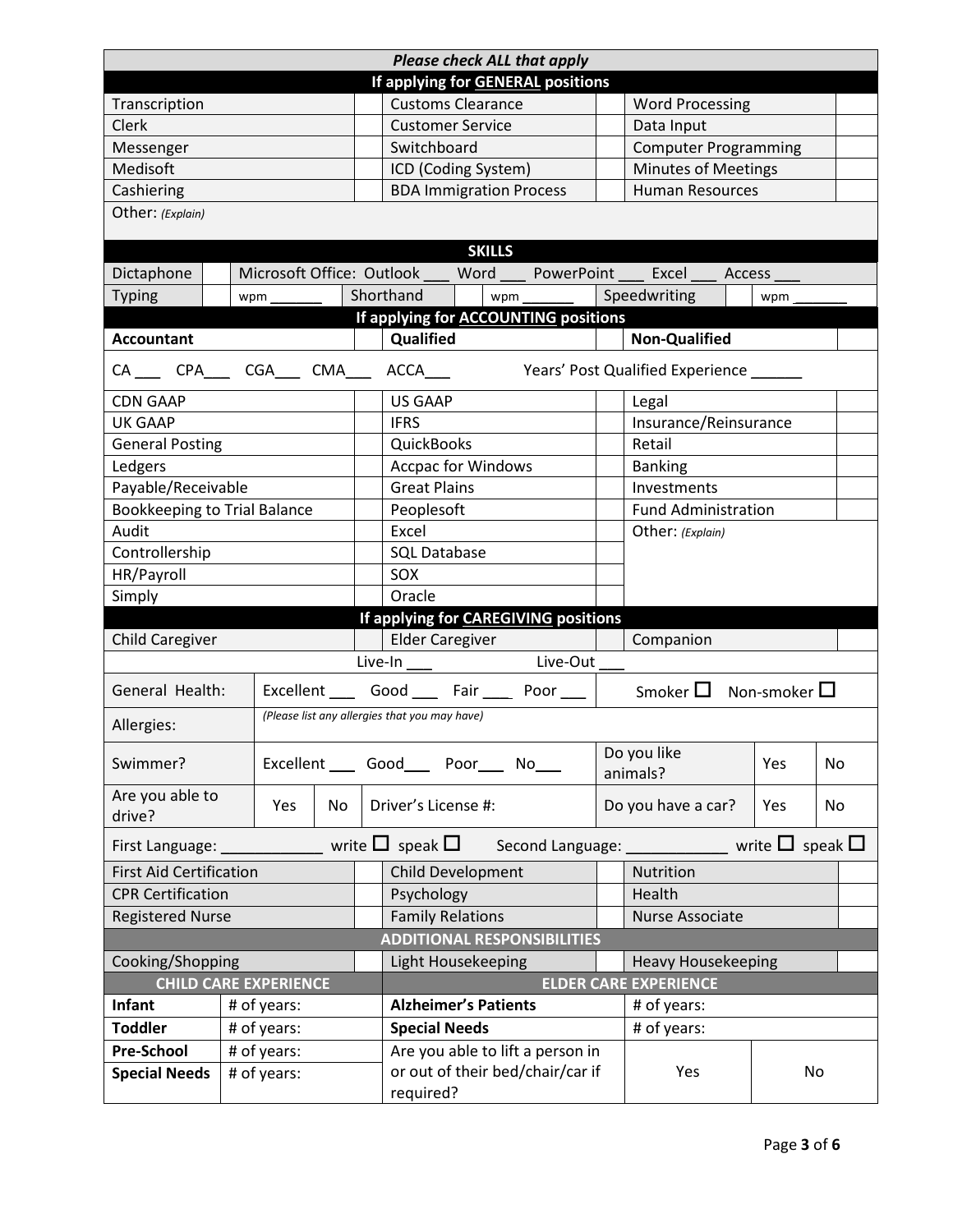# **EDUCATIONAL HISTORY:** *Please list school name and location, years completed, course of study and any degrees earned.*

|                                                    | (Institution Name and Country) |             |                                                         |
|----------------------------------------------------|--------------------------------|-------------|---------------------------------------------------------|
| High School:                                       | Year started:                  | Year ended: | Certificate/Diploma<br>Awarded?<br>Yes $\Box$ No $\Box$ |
| College/University:                                | (Institution Name and Country) |             |                                                         |
| Course of Study:                                   |                                |             | Diploma/Degree<br>Awarded?                              |
|                                                    | Year started:                  | Year ended: | Yes $\Box$ No $\Box$                                    |
| Technical Training: (Institution Name and Country) |                                |             |                                                         |
| Other:                                             |                                |             |                                                         |

# **REFERENCES:** *List two professional references and two character references. \*Note: professional references must be a former Manager/Supervisor and character references cannot be relatives.*

| <b>PROFESSIONAL REFERENCES</b>  |                   |  |  |  |  |
|---------------------------------|-------------------|--|--|--|--|
| Name:                           | # of years known: |  |  |  |  |
| <b>Employment Relationship:</b> | Telephone:        |  |  |  |  |
| E-Mail:                         |                   |  |  |  |  |
| Name:                           | # of years known: |  |  |  |  |
| <b>Employment Relationship:</b> | Telephone:        |  |  |  |  |
| E-Mail:                         |                   |  |  |  |  |
| <b>CHARACTER REFERENCES</b>     |                   |  |  |  |  |
| Name:                           | # of years known: |  |  |  |  |
| Relationship:                   | Telephone:        |  |  |  |  |
| E-Mail:                         |                   |  |  |  |  |
| Name:                           | # of years known: |  |  |  |  |
| Relationship:                   | Telephone:        |  |  |  |  |
| E-Mail:                         |                   |  |  |  |  |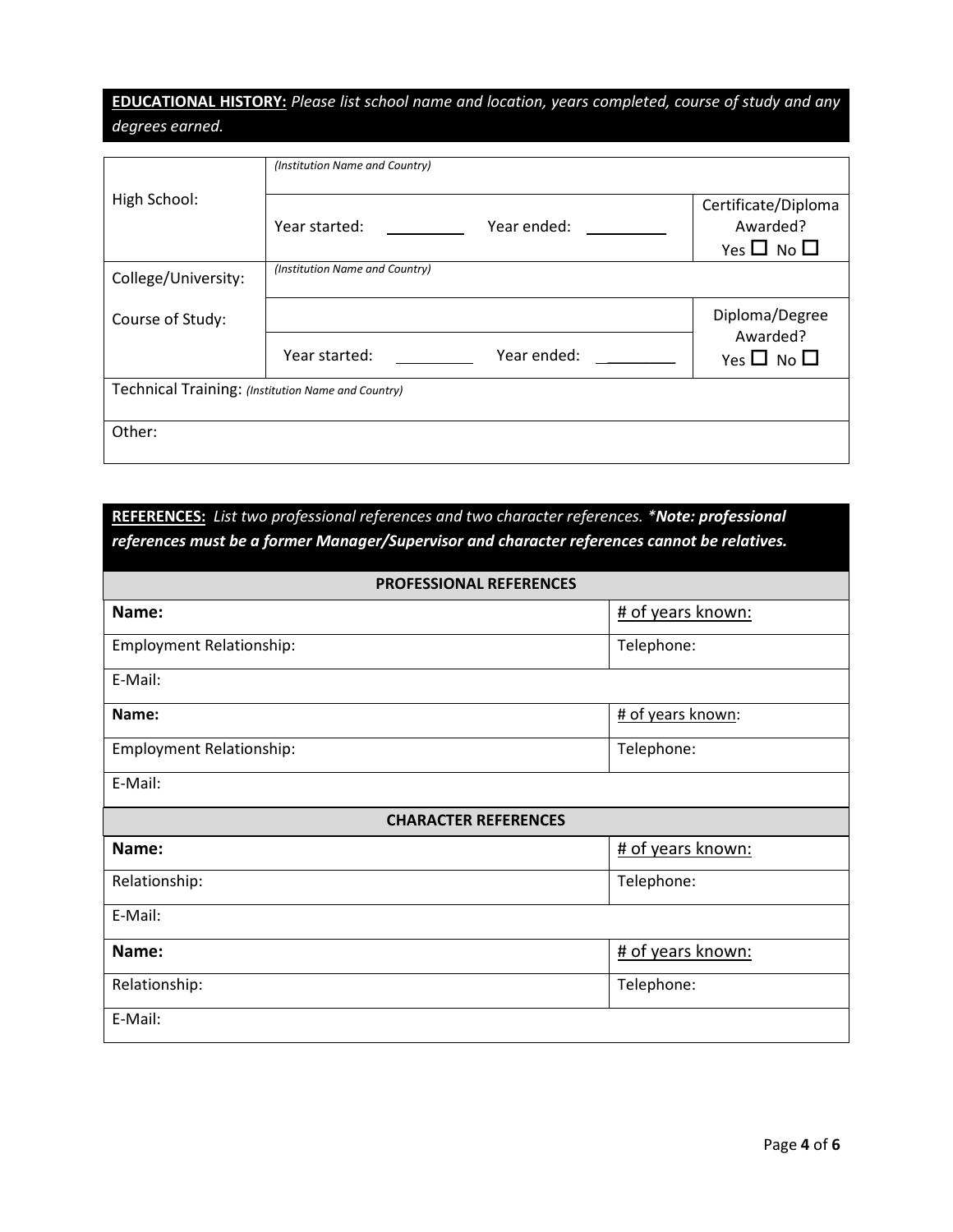#### **CONFIDENTIALITY AGREEMENT**

I, , understand that anything which I may see, hear or have access to whilst in the employ of, registered with, and/or seeking temporary and/or permanent employment through the services of **SOS Limited** (the "Agency") and/or in the employ of their clients, is privileged information which is strictly private and confidential and shall remain so.

I understand that I am not at liberty to divulge any of this information to anyone and to do so shall breach this agreement, and I may be held legally liable.

Breach of this agreement can prove grounds for immediate dismissal and/or potential legal action.

Applicant's Name: *(please print)*

Applicant's Signature:

Dated:

|  |  | DD / MM / YYYY |  |
|--|--|----------------|--|

#### **AUTHORIZATION AND ACKNOWLEDGEMENT**

I hereby authorize the potential employer to contact, obtain and verify the accuracy of information contained in this application from all previous employers, educational institutions and references. I also hereby release from liability the potential employer and its representatives for seeking, gathering and using such information to make employment decisions and all other persons or organizations for providing such information.

I understand that any misrepresentation or material omission made by me on this application will be sufficient cause for cancellation of this application or immediate termination of employment if I am employed, whenever it may be discovered.

If I am employed, I acknowledge that there is no specified length of employment and that this application does not constitute an agreement or contract for employment. Accordingly, either the employer or I can terminate the relationship at will, with or without cause, at any time, so long as there is no violation of applicable laws.

I represent and warrant that I have read and fully understand the foregoing and that I seek employment under these conditions.

| Applicant's Signature: | Date: | DD / MM / YYYY |  |  |
|------------------------|-------|----------------|--|--|
|                        |       |                |  |  |
| Received by Agency:    | Date: | DD / MM / YYYY |  |  |